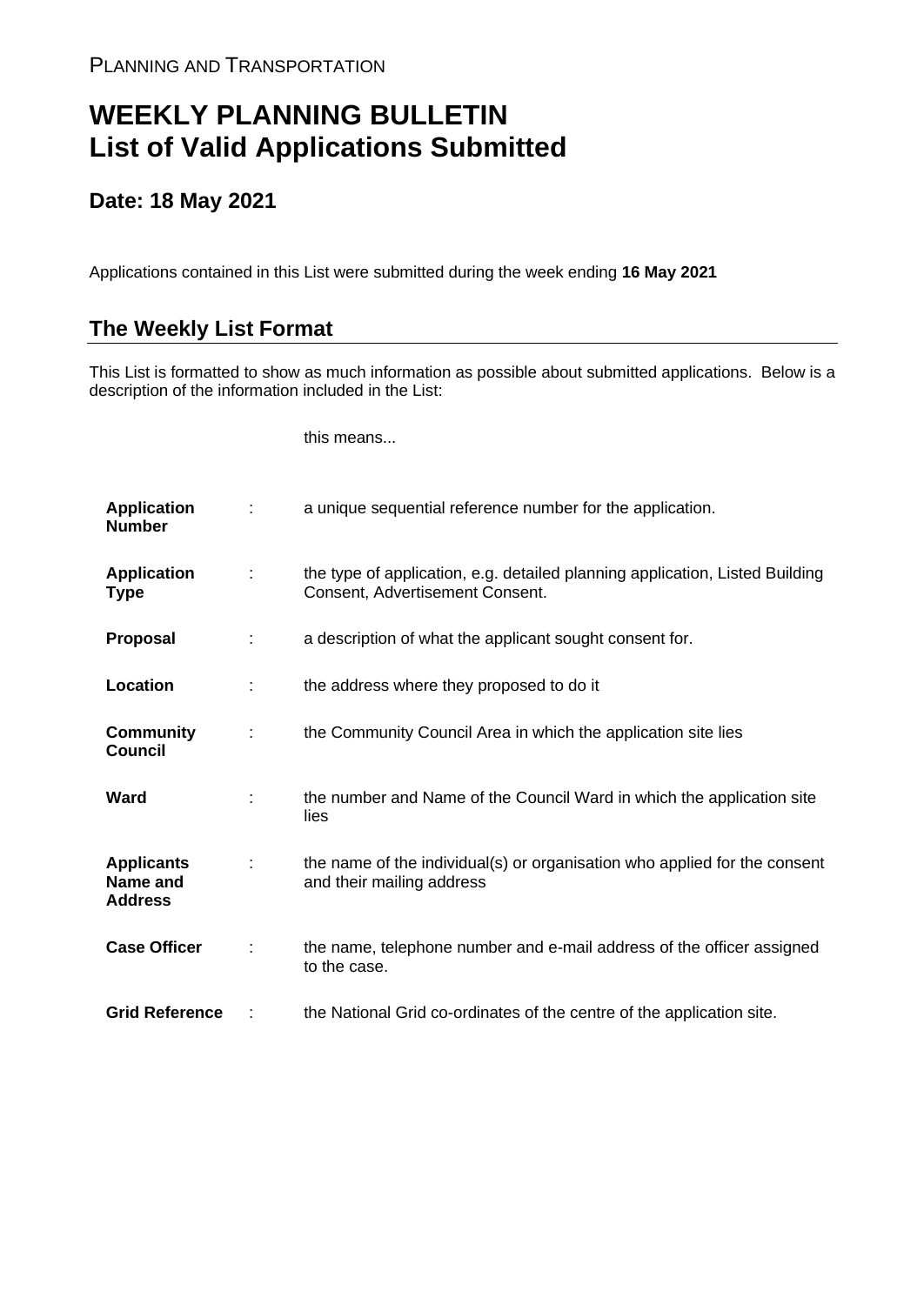| <b>Application No</b>                                                                                                                 |                                                                                                                               | $\therefore$ P/21/0244/FUL Earliest Date of<br><b>Decision</b>                                                                                                                                                     |                        | 11 June 2021 |
|---------------------------------------------------------------------------------------------------------------------------------------|-------------------------------------------------------------------------------------------------------------------------------|--------------------------------------------------------------------------------------------------------------------------------------------------------------------------------------------------------------------|------------------------|--------------|
| <b>Application Type</b><br><b>Proposal</b><br>Location<br><b>Community Council</b><br>Ward<br><b>Applicant</b><br><b>Agent</b>        | <b>Planning Permission</b><br>No Community Council<br>07 - Falkirk South<br>Mr Jim MacAulay<br><b>Ryan Marshall</b><br>FK38WX | Construction of Dwellinghouse and Outbuilding<br>1 Gartcows Road Falkirk FK1 5QU<br>Unit 4B Gateway Business Park Beancross Rd Grangemouth                                                                         | <b>Hierarchy Level</b> | Local        |
| <b>Case Officer</b>                                                                                                                   |                                                                                                                               | Stephen McClure (Tel. 01324 504702)<br>e-mail: stephen.mcclure@falkirk.gov.uk                                                                                                                                      |                        |              |
| <b>Grid Reference</b>                                                                                                                 | : 288528679337<br>View the application details                                                                                |                                                                                                                                                                                                                    |                        |              |
| <b>Application No</b>                                                                                                                 |                                                                                                                               | $\therefore$ P/21/0248/FUL Earliest Date of<br><b>Decision</b>                                                                                                                                                     |                        | 11 June 2021 |
| <b>Application Type</b><br><b>Proposal</b><br><b>Location</b><br><b>Community Council</b><br>Ward<br><b>Applicant</b><br><b>Agent</b> | <b>Planning Permission</b><br>08 - Lower Braes<br>Miss Angela Hogg                                                            | <b>Construction of Dwellinghouse and Domestic Garage</b><br>1 Braeside Place Wallacestone Falkirk FK2 0DD<br>Reddingmuirhead and Wallacestone                                                                      | <b>Hierarchy Level</b> | Local        |
| <b>Case Officer</b><br><b>Grid Reference</b>                                                                                          | 291679 677727                                                                                                                 | Brent Vivian (Tel. 01324 504935)<br>e-mail: brent.vivian@falkirk.gov.uk                                                                                                                                            |                        |              |
|                                                                                                                                       | View the application details                                                                                                  |                                                                                                                                                                                                                    |                        |              |
| <b>Application No</b>                                                                                                                 |                                                                                                                               | $P/21/0273/FUL$ Earliest Date of<br><b>Decision</b>                                                                                                                                                                |                        | 4 June 2021  |
| <b>Application Type</b><br><b>Proposal</b>                                                                                            | <b>Planning Permission</b>                                                                                                    | Partial Demolition, Extension and Conversion of Outbuilding to Form 2<br>Holiday Homes (1 x 2 bed and 1 x 3 bed), Alterations to Plant Room and<br>External Alterations Including Provision of Parking Facilities. | <b>Hierarchy Level</b> | Local        |
| Location<br><b>Community Council</b>                                                                                                  | <b>Blackness Area</b>                                                                                                         | Paddockhall Blackness Linlithgow EH49 7LU                                                                                                                                                                          |                        |              |
| Ward<br><b>Applicant</b>                                                                                                              | 01 - Bo'ness and Blackness<br>Appaloosa Investments Ltd                                                                       |                                                                                                                                                                                                                    |                        |              |
| Agent                                                                                                                                 | John Russell                                                                                                                  |                                                                                                                                                                                                                    |                        |              |
| <b>Case Officer</b>                                                                                                                   |                                                                                                                               | Anderson House Dundyvan Road Coatbridge UK ML5 1DB<br>John Cooney (Tel. 01324 504705)<br>e-mail: john.cooney@falkirk.gov.uk                                                                                        |                        |              |
| <b>Grid Reference</b>                                                                                                                 | 303612 678444<br>View the application details                                                                                 |                                                                                                                                                                                                                    |                        |              |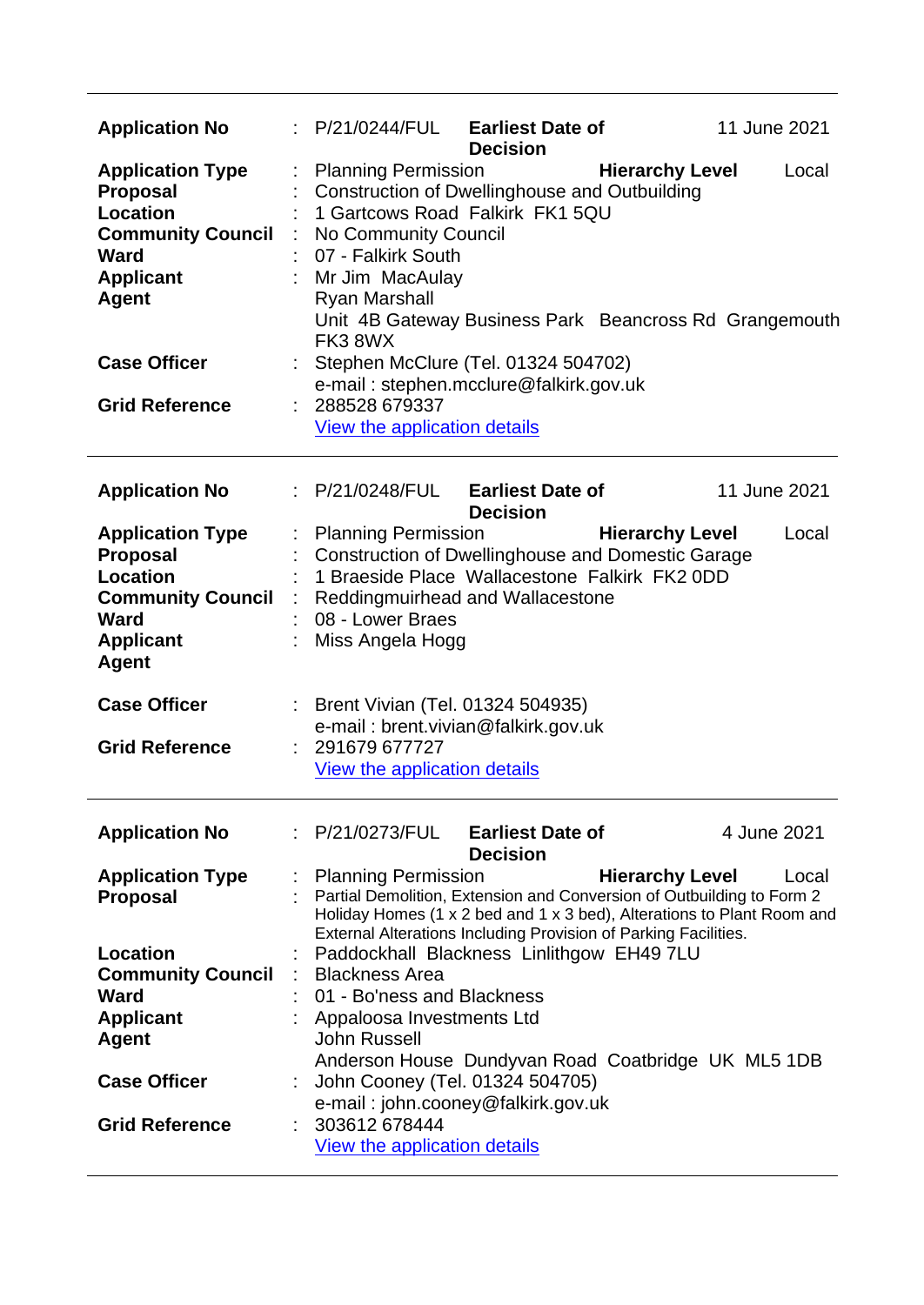| <b>Application No</b>                                                                                                                                                                                  |                                                                                                                                                                            | : P/21/0276/FUL Earliest Date of<br><b>Decision</b>                                                                                                                                                       | 11 June 2021                                                                                  |
|--------------------------------------------------------------------------------------------------------------------------------------------------------------------------------------------------------|----------------------------------------------------------------------------------------------------------------------------------------------------------------------------|-----------------------------------------------------------------------------------------------------------------------------------------------------------------------------------------------------------|-----------------------------------------------------------------------------------------------|
| <b>Application Type</b><br><b>Proposal</b><br><b>Location</b><br><b>Community Council : Polmont</b><br><b>Ward</b><br><b>Applicant</b><br><b>Agent</b><br><b>Case Officer</b><br><b>Grid Reference</b> | <b>Planning Permission</b><br><b>Extension to Dwellinghouse</b><br>08 - Lower Braes<br>I Line Designs<br>: 293264 678795<br>View the application details                   | 2 Lyall Crescent Polmont Falkirk FK2 0PL<br>: Mr Mark & Nadia Young & Bailey<br>William Smith 10 Philip Street Falkirk FK2 7JE<br>: John Cooney (Tel. 01324 504705)<br>e-mail: john.cooney@falkirk.gov.uk | <b>Hierarchy Level</b><br>Local                                                               |
| <b>Application No</b>                                                                                                                                                                                  | : P/21/0286/PPP                                                                                                                                                            | <b>Earliest Date of</b><br><b>Decision</b>                                                                                                                                                                | 17 June 2021                                                                                  |
| <b>Application Type</b>                                                                                                                                                                                | : Planning Permission in                                                                                                                                                   |                                                                                                                                                                                                           | <b>Hierarchy Level</b><br>Local                                                               |
| <b>Proposal</b><br>Location<br><b>Community Council</b> : Avonbridge and Standburn<br><b>Ward</b><br><b>Applicant</b><br><b>Agent</b><br><b>Case Officer</b>                                           | Principle<br>09 - Upper Braes<br>Mr Jim Swarbrick<br><b>Tryst Building Design</b>                                                                                          | <b>Construction of Dwellinghouse and Outbuilding</b><br>Brian Menmuir 18 Drumlanrig Place Larbert FK5 4UN<br>John Cooney (Tel. 01324 504705)                                                              | Land To The West Of Meadow View Falkirk Road Avonbridge                                       |
| <b>Grid Reference</b>                                                                                                                                                                                  | : 290902673011<br>View the application details                                                                                                                             | e-mail: john.cooney@falkirk.gov.uk                                                                                                                                                                        |                                                                                               |
| <b>Application No</b>                                                                                                                                                                                  |                                                                                                                                                                            | $\therefore$ P/21/0287/FUL Earliest Date of<br><b>Decision</b>                                                                                                                                            | 14 June 2021                                                                                  |
| <b>Application Type</b><br><b>Proposal</b><br><b>Location</b><br><b>Community Council</b><br>Ward<br><b>Applicant</b><br><b>Agent</b><br><b>Case Officer</b><br><b>Grid Reference</b>                  | <b>Planning Permission</b><br><b>Extension to Dwellinghouse</b><br>: Bo'ness<br>: 01 - Bo'ness and Blackness<br>Mr & Mrs S Redmond<br><b>ILG Design</b><br>: 299085 680991 | 10 Deanfield Drive Bo'ness EH51 0EZ<br>: Stewart Robson (Tel. 01324 504720)<br>e-mail: stewart.robson@falkirk.gov.uk                                                                                      | <b>Hierarchy Level</b><br>Local<br>Jain Grant Suite 6 350 Main Street Camelon Falkirk FK1 4EG |
|                                                                                                                                                                                                        | View the application details                                                                                                                                               |                                                                                                                                                                                                           |                                                                                               |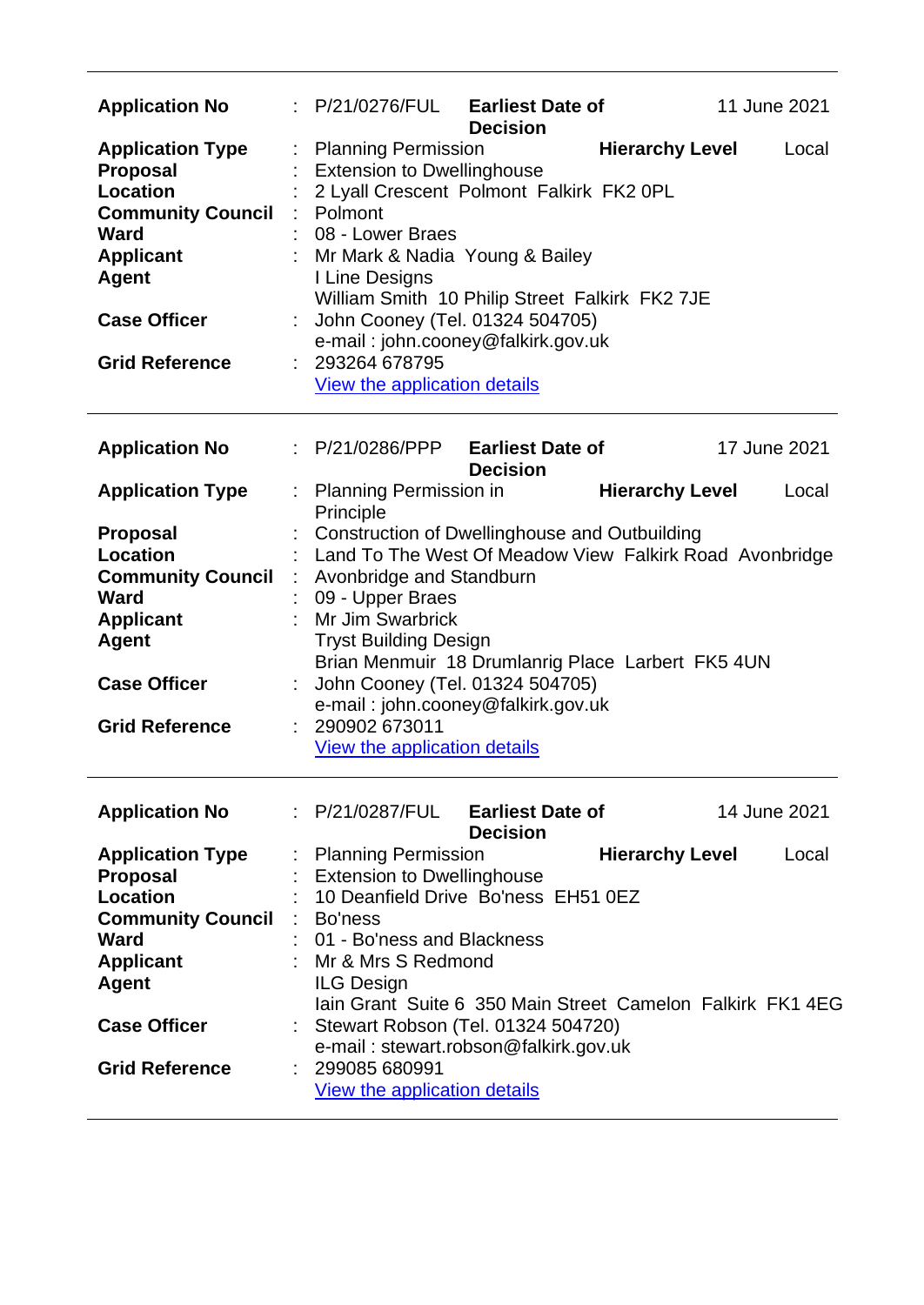| <b>Application No</b>                                                                                                                                        |    | : P/21/0289/FUL                                                                                                                                                                                                                                                                                                              | <b>Earliest Date of</b><br><b>Decision</b> |                        | 11 June 2021 |
|--------------------------------------------------------------------------------------------------------------------------------------------------------------|----|------------------------------------------------------------------------------------------------------------------------------------------------------------------------------------------------------------------------------------------------------------------------------------------------------------------------------|--------------------------------------------|------------------------|--------------|
| <b>Application Type</b><br><b>Proposal</b><br><b>Location</b><br><b>Community Council</b><br><b>Ward</b><br><b>Applicant</b><br>Agent<br><b>Case Officer</b> |    | <b>Planning Permission</b><br><b>Extension to Dwellinghouse</b><br>29 Woodlands Drive Bo'ness EH51 0NT<br>Bo'ness<br>01 - Bo'ness and Blackness<br><b>Mr Richard Burrell</b><br><b>Robert Scott</b><br>The Steadings Wadeslea Elie, Leven KY9 1EA<br>Julie Seidel (Tel. 01324 504880)<br>e-mail: julie.seidel@falkirk.gov.uk |                                            | <b>Hierarchy Level</b> | Local        |
| <b>Grid Reference</b>                                                                                                                                        |    | 298659 680143<br>View the application details                                                                                                                                                                                                                                                                                |                                            |                        |              |
| <b>Application No</b>                                                                                                                                        |    | : P/21/0290/FUL Earliest Date of                                                                                                                                                                                                                                                                                             | <b>Decision</b>                            |                        | 17 June 2021 |
| <b>Application Type</b><br><b>Proposal</b>                                                                                                                   |    | <b>Planning Permission</b><br>Formation of Outdoor Seating Area/Beer Garden, including the<br>Erection of Fencing and Enclosures, Decking and Canopy<br>(Retrospective)                                                                                                                                                      |                                            | <b>Hierarchy Level</b> | Local        |
| Location                                                                                                                                                     |    | The Orchard Hotel 2 Kerse Lane Falkirk FK1 1RG                                                                                                                                                                                                                                                                               |                                            |                        |              |
| <b>Community Council</b>                                                                                                                                     | ÷. | No Community Council                                                                                                                                                                                                                                                                                                         |                                            |                        |              |
| <b>Ward</b>                                                                                                                                                  |    | 07 - Falkirk South                                                                                                                                                                                                                                                                                                           |                                            |                        |              |
| <b>Applicant</b>                                                                                                                                             |    | The Orchard Hotel                                                                                                                                                                                                                                                                                                            |                                            |                        |              |
| <b>Agent</b>                                                                                                                                                 |    | Funny Fish Design<br>Alan Murray 62 Lendrick Drive Maddison Falkirk FK2 0GW                                                                                                                                                                                                                                                  |                                            |                        |              |
| <b>Case Officer</b>                                                                                                                                          |    | Stephen McClure (Tel. 01324 504702)<br>e-mail: stephen.mcclure@falkirk.gov.uk                                                                                                                                                                                                                                                |                                            |                        |              |
| <b>Grid Reference</b>                                                                                                                                        |    | 288969 680008<br>View the application details                                                                                                                                                                                                                                                                                |                                            |                        |              |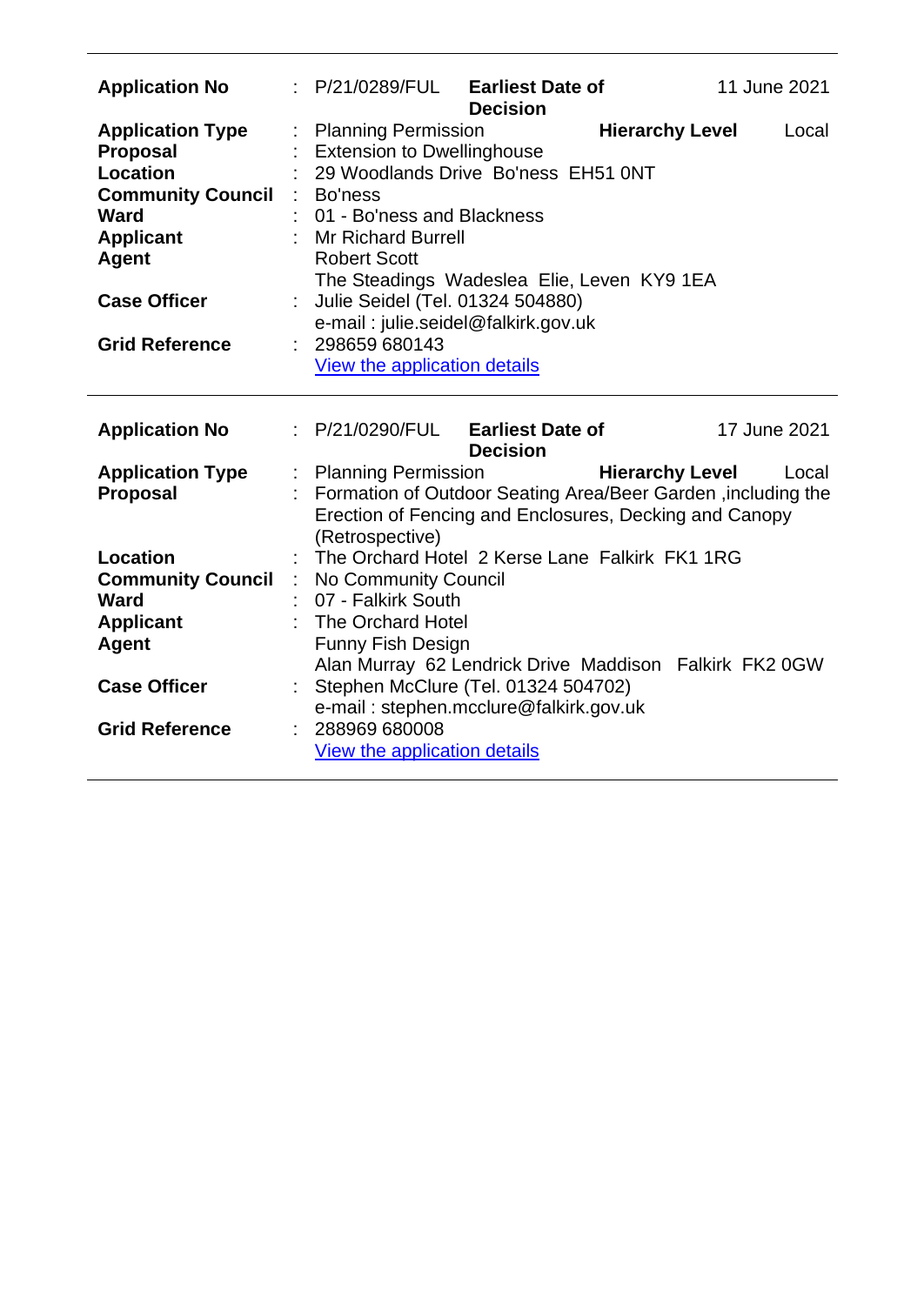| <b>Application No</b>                                                                                                                                                                        | : P/21/0291/FUL                                                                                                                                                                                                                                              | <b>Earliest Date of</b><br><b>Decision</b>                                                                                                                                                                       | 11 June 2021                    |
|----------------------------------------------------------------------------------------------------------------------------------------------------------------------------------------------|--------------------------------------------------------------------------------------------------------------------------------------------------------------------------------------------------------------------------------------------------------------|------------------------------------------------------------------------------------------------------------------------------------------------------------------------------------------------------------------|---------------------------------|
| <b>Application Type</b><br>Proposal<br><b>Location</b><br><b>Community Council</b><br><b>Ward</b><br><b>Applicant</b><br><b>Agent</b><br><b>Case Officer</b>                                 | <b>Planning Permission</b><br><b>Extension to Dwellinghouse</b><br>: Lower Braes<br>08 - Lower Braes<br>: Mr & Mrs E Cameron<br><b>Enspire Architects Ltd</b><br>Clackmannanshire FK10 3SA<br>: Kevin Brown (Tel. 01324 504701)                              | 18 Donaldson Road Redding Falkirk FK2 9TF<br>Mark Tomkinson Office 29, Alloa Business Ctr Whins Rd Alloa                                                                                                         | <b>Hierarchy Level</b><br>Local |
| <b>Grid Reference</b>                                                                                                                                                                        | : 291412 678400<br>View the application details                                                                                                                                                                                                              | e-mail: kevin.brown@falkirk.gov.uk                                                                                                                                                                               |                                 |
| <b>Application No</b>                                                                                                                                                                        | : P/21/0292/FUL                                                                                                                                                                                                                                              | <b>Earliest Date of</b><br><b>Decision</b>                                                                                                                                                                       | 14 June 2021                    |
| <b>Application Type</b><br><b>Proposal</b><br><b>Location</b><br><b>Community Council</b><br><b>Ward</b><br><b>Applicant</b><br><b>Agent</b><br><b>Case Officer</b><br><b>Grid Reference</b> | <b>Planning Permission</b><br><b>Extension to Dwellinghouse</b><br>02 - Grangemouth<br>Mr & Mrs S. Ritchie<br>N7 Design Studio Ltd.<br>293533 681437<br>View the application details                                                                         | 45 Oxgang Road Grangemouth FK3 9BZ<br><b>Grangemouth Community Council</b><br>Nick Walker 1 Lambsmiln Place Kirkliston EH29 9GP<br>: Stewart Robson (Tel. 01324 504720)<br>e-mail: stewart.robson@falkirk.gov.uk | <b>Hierarchy Level</b><br>Local |
| <b>Application No</b>                                                                                                                                                                        |                                                                                                                                                                                                                                                              | : P/21/0293/FUL Earliest Date of<br><b>Decision</b>                                                                                                                                                              | 14 June 2021                    |
| <b>Application Type</b><br><b>Proposal</b><br>Location<br><b>Community Council</b><br><b>Ward</b><br><b>Applicant</b><br><b>Agent</b><br><b>Case Officer</b><br><b>Grid Reference</b>        | <b>Planning Permission</b><br><b>Extension to Dwellinghouse</b><br>: Bo'ness<br>01 - Bo'ness and Blackness<br>: Mr S Shiels<br><b>Architectural Design Services</b><br>: Brent Vivian (Tel. 01324 504935)<br>: 298483 680301<br>View the application details | 6 Sylvan Grove Bo'ness EH51 0RA<br>Bill Crawford 3 Ritchie Place Bo'ness EH51 9TU<br>e-mail: brent.vivian@falkirk.gov.uk                                                                                         | <b>Hierarchy Level</b><br>Local |